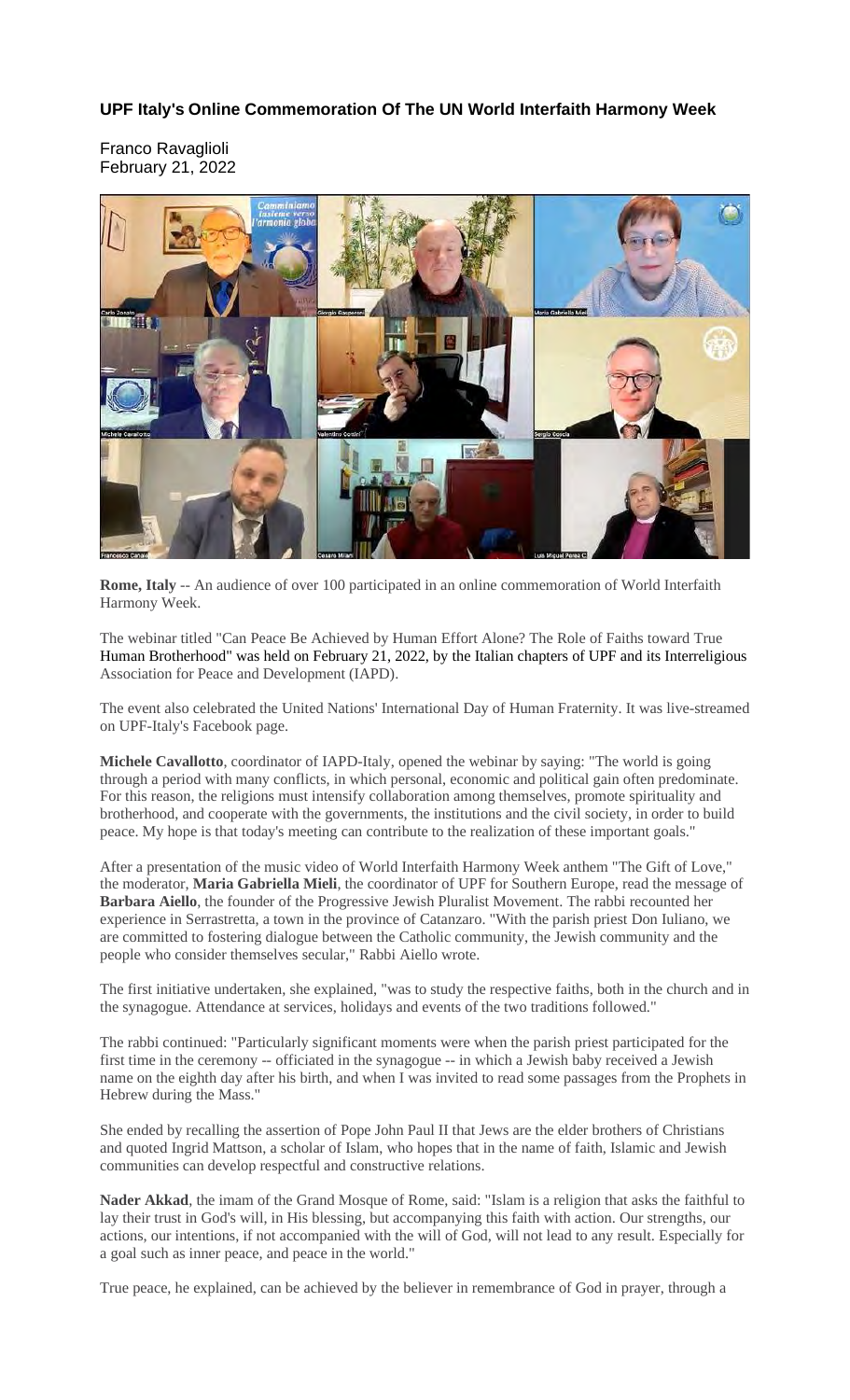serene heart, a fraternal spirit, and with a collective action for world peace. "On this day of human fraternity," the imam said, "let us try to work together, brothers and sisters of different faiths, and together with those who haven't yet embarked on a path of spirituality. Through collective action, asking the Lord for His blessing and help, we can achieve peace in our hearts and in the world."



**Francesco Canale**, the Evangelical pastor of Equippers Church, said: "Faith can teach us three fundamental actions for peacekeeping. It all starts with a relationship with God.

"The first action is 'working for peace.' All faiths teach us to do good, according to God's plan," he said. "One sins not only by doing evil with hatred and war, but also when one does not do the works of charity. The first thing faith teaches us is to be industrious, fleeing evil and working for good.

"The second action is 'to go in peace,' keeping our souls pacified, in communion with God. The third action is 'praying,' which teaches us to be one with Him and to grow His fruits in our lives: peace, joy, love, patience and kindness."

He concluded by saying that faith is essential because inner peace is contagious and influences the family, society and nation. It is vital for the world and for us to cling to our faith and relationship with God. This will guide us to "strive for peace," to "go in peace," and to "pray," he said.

**Don Valentino Cottini**, a Catholic professor of Islamic-Christian relations, said: "There are those who say it's the Lord who does everything and all you have to do is rely on Him and everything will work out. And there are those who say no, it's us who do things and it's useless to pray and just expect without taking action. This is the dilemma over all times."

He cited Psalm 127 -- "Unless the Lord builds the house, the builders labor in vain" -- and the words of Jesus -- "Peace I leave with you; my peace I give you." He recalled the Abu Dhabi agreement signed in 2019 by Pope Francis and the Grand Imam of Al-Azhar, in which it is reiterated that all religions would never incite war. Invoking them as a pretext for violence is the result of false interpretations.

He stressed the "need to go back to the roots of Christianity, to the invisible God who sent His Son Jesus of Nazareth, to plant the seeds of peace. As the Abu Dhabi agreement says, faith leads the believer to see in others a brother to be supported and loved. This is the seed of peace that needs to be grown through human responsibility. For the rest, peace among peoples is nothing other than the growth that only God is capable of propitiating."

**Miguel Perea**, the bishop of the Anglican Episcopal Church of Europe, said, "The word 'effort' present in the [webinar] title reminded me of that passage in Luke's Gospel in which Jesus, having finished speaking to the crowd, told Peter to take off and cast his nets." Despite the unsuccessful fishing of the previous night, Peter, respecting Jesus' request, let down his nets. The nets filled up with an enormous quantity of fish so that he needed the help of another boat.

"The first point for reflection is that the uncertainties of our hearts and the voracity for power and wealth make us feel that we are in the darkness. This is what Peter is talking about, as he had labored all night," the bishop said.